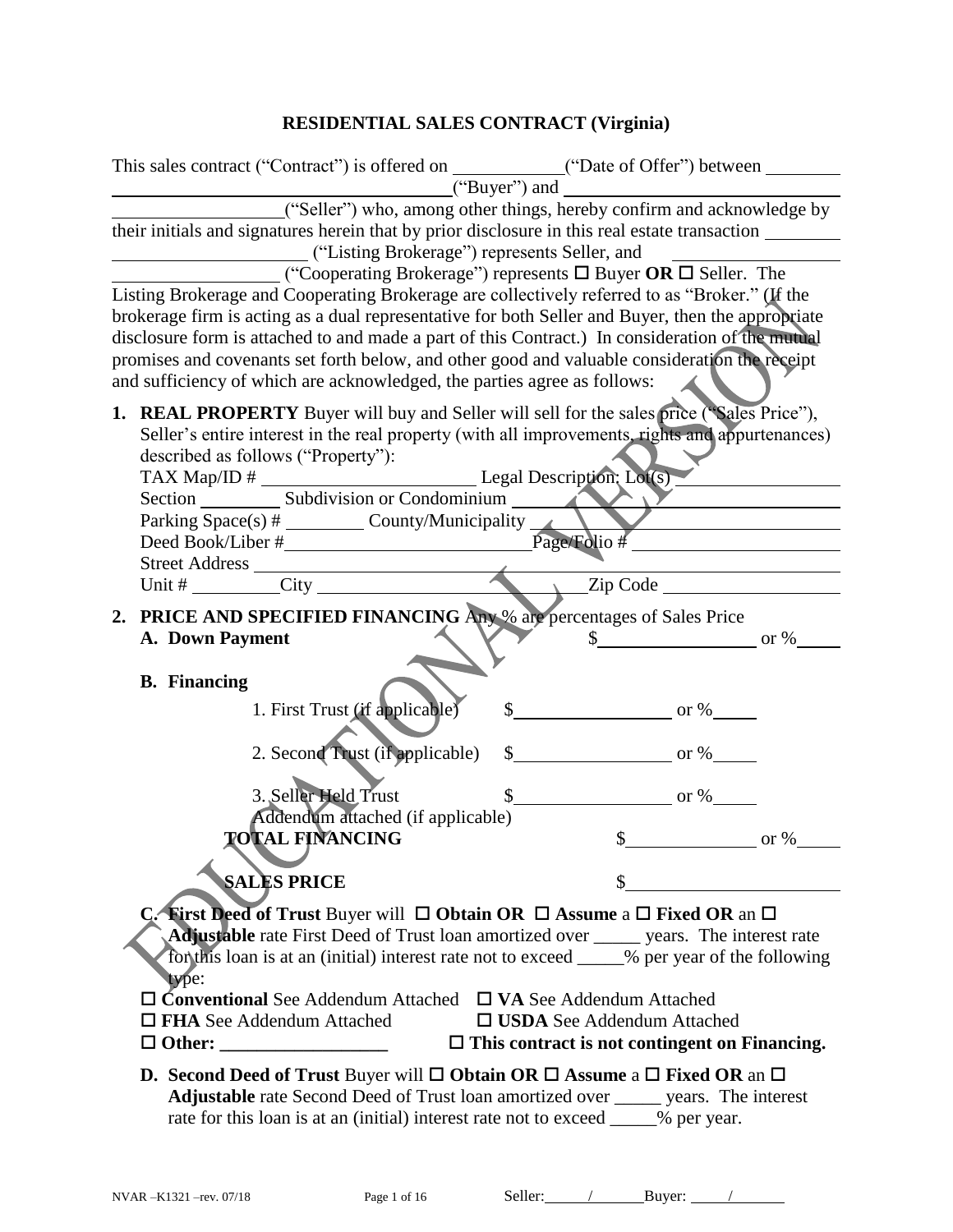**E. Assumption Only** Assumption fee, if any, and all charges related to the assumption will be paid by the Buyer. If Buyer assumes Seller's  $\text{loan}(s)$ : (i) Buyer and Seller  $\Box$  will **OR**  $\Box$  will not obtain a release of Seller's liability to the U.S. Government for the repayment of the loan by Settlement, (ii) Buyer and Seller  $\Box$  will **OR**  $\Box$  will not obtain substitution of Seller's VA entitlement by Settlement. Balances of any assumed loans, secondary financing and cash down payments are approximate.

|                     | <b>3. DEPOSIT</b> Buyer's deposit ("Deposit") in the amount of $\square$ \$                 | check                             |
|---------------------|---------------------------------------------------------------------------------------------|-----------------------------------|
| and/or $\square$ \$ | by note due and payable on                                                                  | shall be held                     |
| bv                  |                                                                                             | ("Escrow Agent"). Buyer $\square$ |
|                     | has delivered Deposit to Escrow Agent OR $\Box$ will deliver the Deposit to Escrow Agent by |                                   |
|                     | days after Date of Ratification.                                                            |                                   |

If the Escrow Agent is a Virginia Real Estate Board ("VREB") licensee, the parties direct the Escrow Agent to place the Deposit in an escrow account by the end of the fifth business banking day following receipt or following the Date of Ratification, whichever is later. If the Escrow Agent is not a VREB licensee, Deposit will be placed in an escrow account of Escrow Agent after Date of Ratification in conformance with the laws and regulations of Virginia and/or, if VA financing applies, as required by Title 38 of the U.S. Code. This account may be interest bearing and all parties waive any claim to interest resulting from Deposit. Deposit will be held in escrow until: (i) credited toward the Sales Price at Settlement; (ii) all parties have agreed in writing as to its disposition; (iii) a court of competent jurisdiction orders disbursement and all appeal periods have expired; or, (iv) disposed of in any other manner authorized by law. Seller and Buyer agree that Escrow Agent will have no liability to any party on account of disbursement of Deposit or on account of failure to disburse Deposit, except in the event of Escrow Agent's gross negligence or willful misconduct.

**4. SETTLEMENT** Seller and Buyer will make full settlement in accordance with the terms of this Contract ("Settlement") on, or with mutual consent before, ("Settlement Date") except as otherwise provided in this Contract. If the Settlement Date

falls on a Saturday, Sunday, or legal holiday, then the Settlement will be on the prior business day.

**NOTICE TO BUYER REGARDING THE REAL ESTATE SETTLEMENT AGENTS ACT ("RESAA") Choice of Settlement Agent: You have the right to select a Settlement agent to handle the closing of this transaction. The Settlement agent's role in closing your transaction involves the coordination of numerous administrative and clerical functions relating to the collection of documents and the collection and disbursement of funds required to carry out the terms of the contract between the parties. If part of the purchase price is financed, your lender will instruct the Settlement agent as to the signing and recording of loan documents and the disbursement of loan proceeds. No** 

**Settlement agent can provide legal advice to any party to the transaction except a Settlement agent who is engaged in the private practice of law in Virginia and who has been retained or engaged by a party to the transaction for the purpose of providing legal services to that party.** 

**Variation by agreement: The provisions of the Real Estate Settlement Agents Act may not be varied by agreement, and rights conferred by this chapter may not be waived. The Seller may not require the use of a particular settlement agent as a condition of the sale of the property.** 

**Escrow, closing and Settlement service guidelines: The Virginia State Bar issues guidelines to help Settlement agents avoid and prevent the unauthorized practice of law** 

NVAR –K1321 –rev. 07/18 Page 2 of 16 Seller: / Buyer: /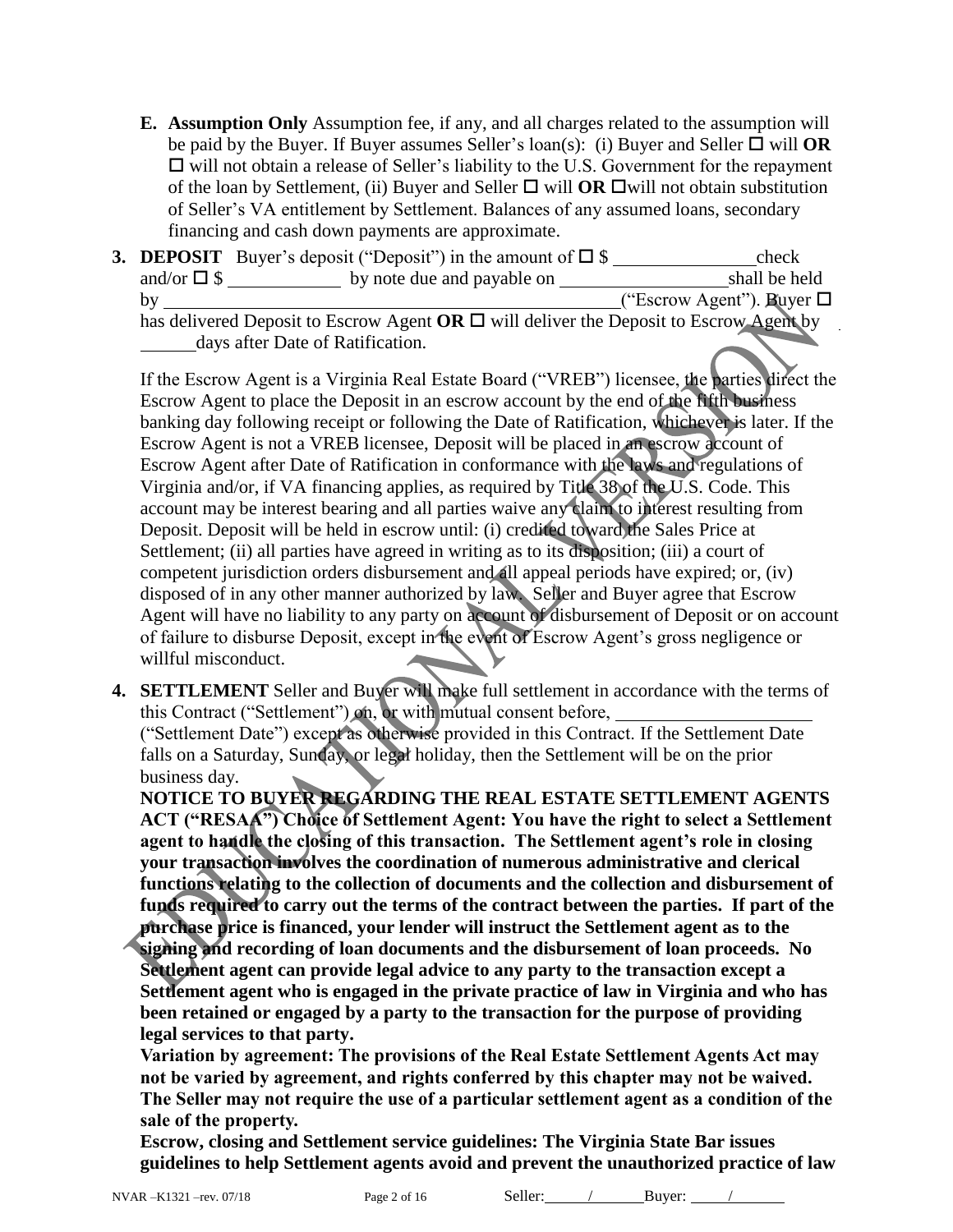**in connection with furnishing escrow, Settlement or closing services. As a party to a real estate transaction, you are entitled to receive a copy of these guidelines from your Settlement agent, upon request, in accordance with the provisions of the Real Estate Settlement Agents Act.**

Buyer designates ("Settlement Agent"). Buyer agrees to contact Settlement Agent within 10 Days of Date of Ratification to schedule Settlement. Settlement Agent shall order the title exam and survey if required.

To facilitate Settlement Agent's preparation of various closing documents, including any Closing Disclosure, Buyer hereby authorizes Settlement Agent to send such Closing Disclosure to Buyer by electronic means and agrees to provide Settlement Agent Buyer's electronic mail address for that purpose only.

- **5. DOWN PAYMENT** The balance of the down payment will be paid on or before Settlement Date by certified or cashier's check or by bank-wired funds as required by Settlement Agent. An assignment of funds shall not be used without prior written consent of Seller.
- **6. DELIVERY** This Paragraph specifies the general delivery requirements under this Contract. For delivery of property or condominium owner's association documents see the VIRGINIA PROPERTY OWNERS' ASSOCIATION ACT and/or VIRGINIA CONDOMINIUM ACT Paragraphs of this Contract. Delivery of the Notice pursuant to the Virginia Residential Property Disclosure Act is addressed in the VIRGINIA RESIDENTIAL PROPERTY DISCLOSURE ACT paragraph.

Delivery ("Delivery", "delivery", or "delivered") methods may include hand-carried, sent by professional courier service, by United States mail, by facsimile, or email transmission. The parties agree that Delivery will be deemed to have occurred on the day: delivered by hand, delivered by a professional courier service (including overnight delivery service) or by United States mail with return receipt requested, or sent by facsimile or email transmission, either of which produces a tangible record of the transmission.

Deliveries will be sent as follows:

**A.** Addressed to Seller at Property address unless otherwise specified below by  $\Box$  United States mail, hand delivery or courier service **OR**  $\Box$  fax **OR**  $\Box$  email (check all that apply): To Seller:

**B.** Addressed to Buyer by  $\Box$  United States mail, hand delivery or courier service OR  $\Box$  fax  $OR \square$  email (check all that apply):

To Buyer:

No party to this Contract shall refuse Delivery in order to delay or extend any deadline established in this Contract.

**7. VIRGINIA RESIDENTIAL PROPERTY DISCLOSURE ACT** The Virginia Residential Property Disclosure Act requires Seller to deliver a disclosure statement prior to the acceptance of this Contract unless the transfer of Property is exempt. The law requires Seller, on a disclosure statement provided by the Real Estate Board, to state that Seller makes no representations or warranties concerning the physical condition of Property and to sell Property "as is", except as otherwise provided in this Contract.

If the disclosure statement is delivered to Buyer after Date of Ratification, Buyer's sole remedy shall be to terminate this Contract at or prior to the earliest of (i) 3 days after delivery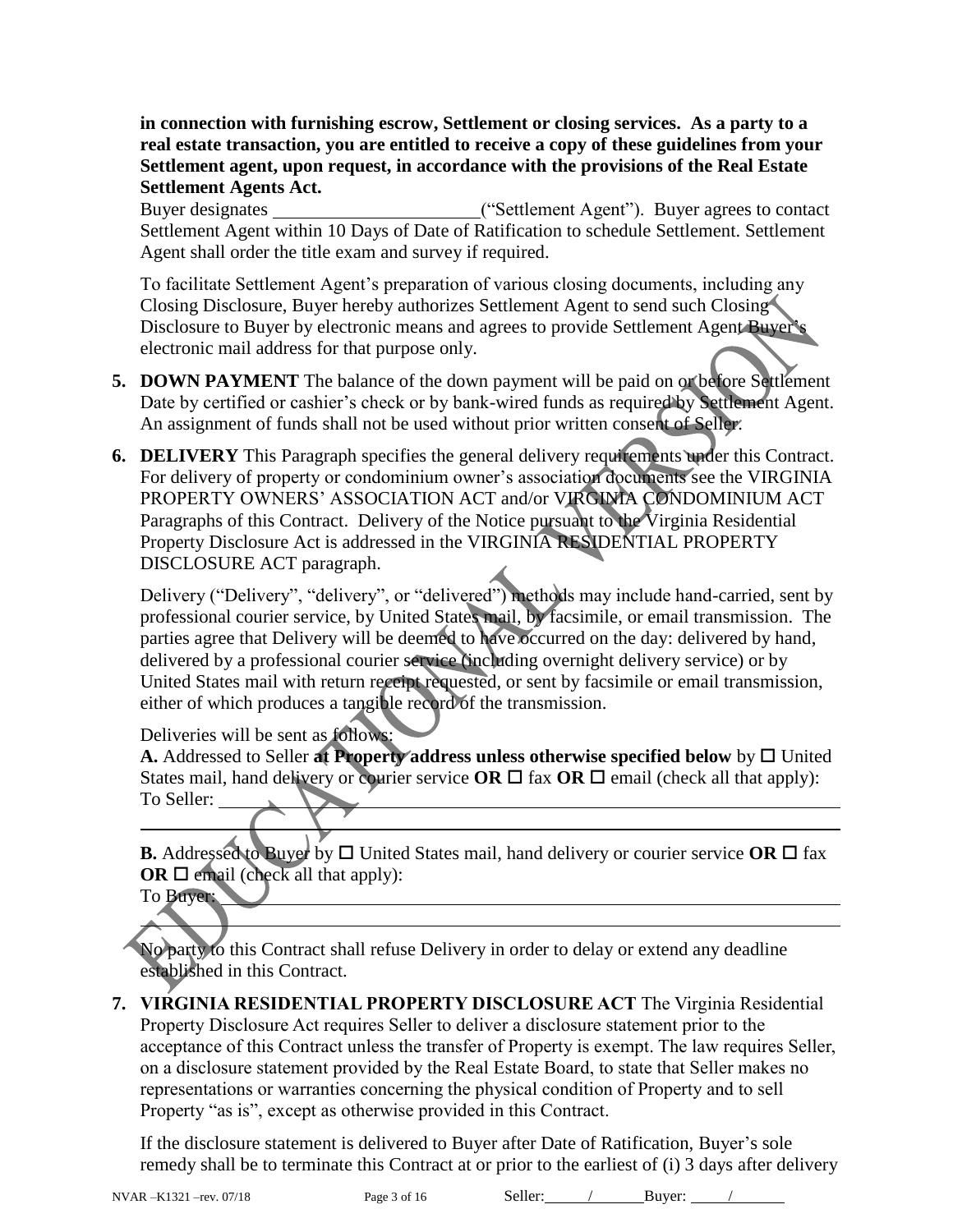of the disclosure statement in person; (ii) 5 days after the postmark if the disclosure statement is sent by United States mail, postage prepaid, and properly addressed to Buyer; (iii) settlement upon purchase of Property; (iv) occupancy of Property by Buyer; (v) Buyer making written application to a lender for a mortgage loan where such application contains a disclosure that the right of termination shall end upon the application for the mortgage loan; or (vi) the execution by Buyer after receiving the disclosure statement of a written waiver of Buyer's right of termination separate from this Contract.

Written Notice of termination may be (i) hand delivered; (ii) sent by United States mail, postage prepaid, provided that Buyer retains sufficient proof of mailing, which may be either a United States postal certificate of mailing or a certificate of service confirming that such mailing was prepared by Buyer; (iii) sent by electronic means to the facsimile number or electronic mailing address provided by Seller in the DELIVERY paragraph, provided that Buyer retains sufficient proof of the electronic delivery, which may be an electronic receipt of delivery, a confirmation that the notice was sent by facsimile, or a certificate of service; (iv) overnight delivery using a commercial service or the United States Postal Service.

Any such termination shall be without penalty to Buyer, and any deposit shall be promptly returned to Buyer.

**8. VIRGINIA PROPERTY OWNERS' ASSOCIATION ACT** Seller represents that Property  $\Box$  is  $\overline{OR}$   $\Box$  is not located within a development that is subject to the Virginia Property Owners' Association Act ("POA Act" or "Act" solely in this Paragraph). Section 55-509.4(A) requires the following contract language:

Subject to the provisions of subsection A of § 55-509.10, a person selling a lot shall disclose in the contract that (i) the lot is located within a development that is subject to the Virginia Property Owners' Association Act (§ 55-508 et seq.); (ii) the Act requires the seller to obtain from the property owners' association an association disclosure packet and provide it to the purchaser; (iii) the purchaser may cancel the contract within three days after receiving the association disclosure packet or being notified that the association disclosure packet will not be available; (iv) if the purchaser has received the association disclosure packet, the purchaser has a right to request an update of such disclosure packet in accordance with subsection H of § 55-509.6 or subsection C of § 55- 509.7, as appropriate; and (v) the right to receive the association disclosure packet and the right to cancel the contract are waived conclusively if not exercised before settlement.

For delivery of the Packet or the Notice of non-availability of the Packet, Buyer prefers delivery at if electronic or  $\qquad \qquad$  if electronic or  $\qquad \qquad$ if hard copy.

The Act further provides that for purposes of clause (iii), the association disclosure packet shall be deemed not to be available if (a) a current annual report has not been filed by the association with either the State Corporation Commission pursuant to § 13.1-936 or with the Common Interest Community Board pursuant to § 55-516.1, (b) the seller has made a written request to the association that the packet be provided and no such packet has been received within 14 days in accordance with subsection A of § 55-509.5, or (c) written notice has been provided by the association that a packet is not available.

The Act further provides that if the contract does not contain the disclosure required by subsection A of § 55-509.4, the purchaser's sole remedy is to cancel the contract prior to settlement.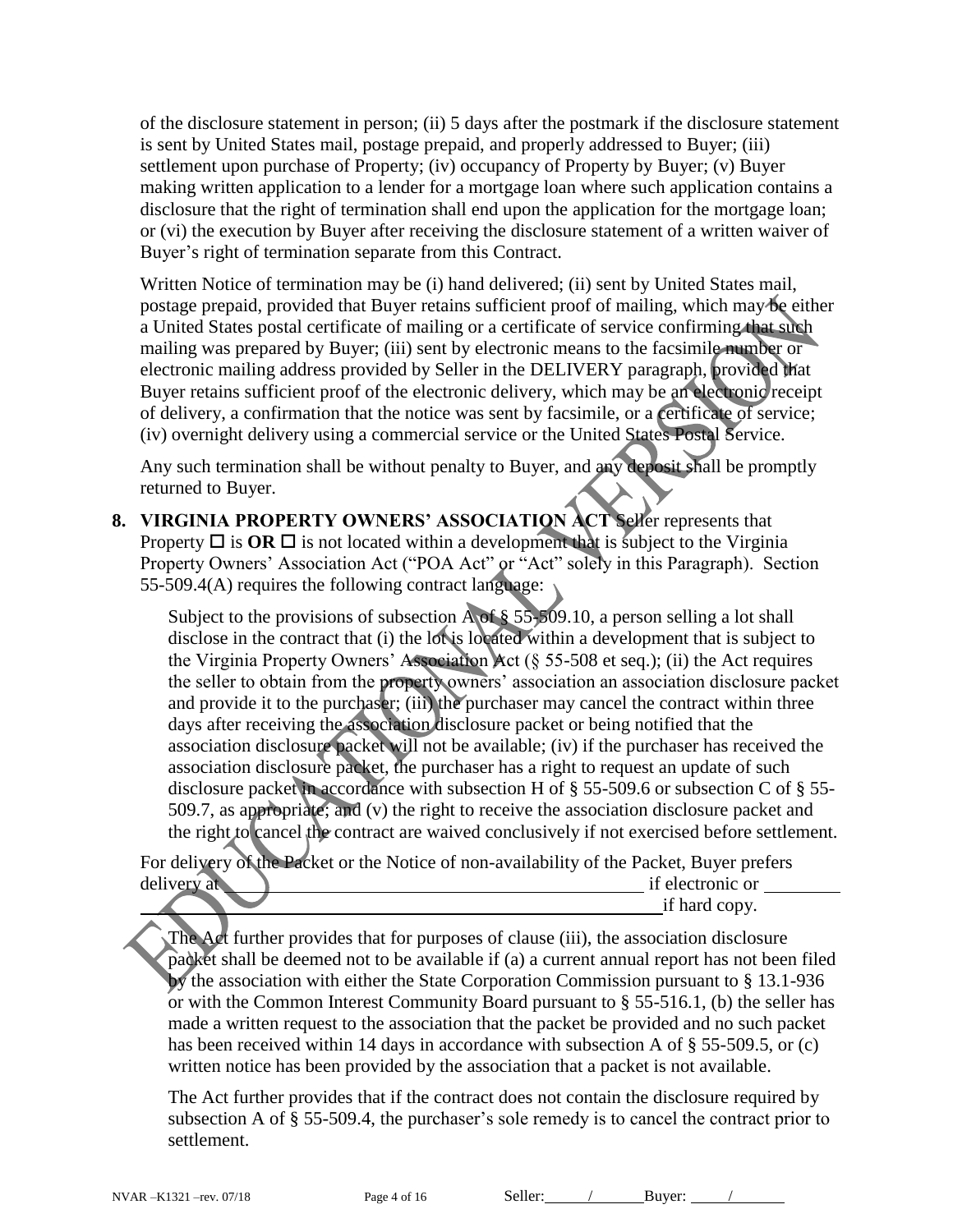The Act further provides that the information contained in the association disclosure packet shall be current as of a date specified on the association disclosure packet prepared in accordance with this section; however, a disclosure packet update or financial update may be requested in accordance with subsection G of § 55-509.6 or subsection C of § 55- 509.7, as appropriate. The purchaser may cancel the contract: (i) within three days after the date of the contract, if on or before the date that the purchaser signs the contract, the purchaser receives the association disclosure packet or is notified that the association disclosure packet will not be available; (ii) within three days after receiving the association disclosure packet if the association disclosure packet or notice that the association disclosure packet will not be available is hand delivered, delivered by electronic means, or delivered by a commercial overnight delivery service or the United Parcel Service, and a receipt obtained; or (iii) within six days after the postmark date if the association disclosure packet or notice that the association disclosure packet will not be available is sent to the purchaser by United States mail. The purchaser may also cancel the contract at any time prior to settlement if the purchaser has not been notified that the association disclosure packet will not be available and the association disclosure packet is not delivered to the purchaser. Notice of cancellation shall be provided to the lot owner or his agent by one of the following methods: (a) Hand delivery; (b) United States mail, postage prepaid, provided the sender retains sufficient proof of mailing, which may be either a United States postal certificate of mailing or a certificate of service prepared by the sender confirming such mailing; (c) Electronic means provided the sender retains sufficient proof of the electronic delivery, which may be an electronic receipt of delivery, a confirmation that the notice was sent by facsimile, or a certificate of service prepared by the sender confirming the electronic delivery; or (d) Overnight delivery using a commercial service or the United States Postal Service.

The Act further provides that in the event of a dispute, the sender shall have the burden to demonstrate delivery of the notice of cancellation. Such cancellation shall be without penalty, and the seller shall cause any deposit to be returned promptly to the purchaser.

The Act further provides that whenever any contract is canceled based on a failure to comply with subsection A or  $\ddot{C}$  of § 55-509.4 or pursuant to subsection B of § 55-509.4, any deposit or escrowed funds shall be returned within 30 days of the cancellation, unless the parties to the contract specify in writing a shorter period.

The parties specify that such funds shall immediately be returned pursuant to the VOID CONTRACT paragraph of this Contract.

The Act further provides that any rights of the purchaser to cancel the contract provided by this chapter are waived conclusively if not exercised prior to settlement.

The Act further provides that except as expressly provided in this chapter [of the Act], the provisions of this section and § 55-509.5 may not be varied by agreement, and the rights conferred by this section and § 55-509.5 may not be waived.

**9. VIRGINIA CONDOMINIUM ACT** Seller represents that Property  $\Box$  is OR  $\Box$  is not a condominium unit. The Virginia Condominium Act (the "Condominium Act" or "Act" solely in this Paragraph), requires the following contract language:

In the event of any resale of a condominium unit by a unit owner other than the declarant, and subject to the provisions of subsection F and § 55-79.87 A, the unit owner shall disclose in the contract that (i) the unit is located within a development which is subject to the Condominium Act, (ii) the Act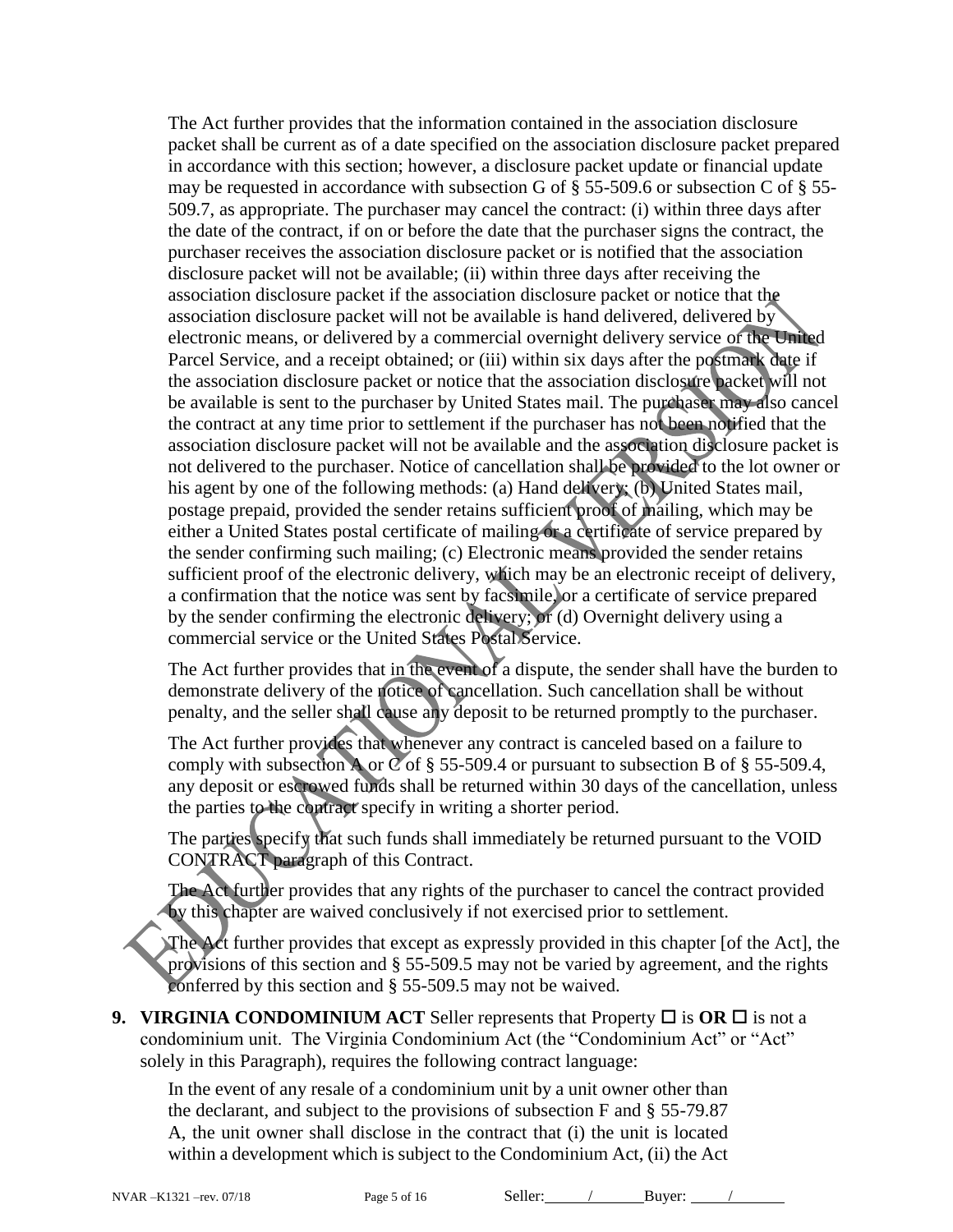requires the seller to obtain from the unit owners' association a resale certificate and provide it to the purchaser, (iii) the purchaser may cancel the contract within three days after receiving the resale certificate or being notified that the resale certificate will not be available, (iv) if the purchaser has received the resale certificate, the purchaser has a right to request a resale certificate update or financial update in accordance with § 55- 79.97:1, as appropriate, and (v) the right to receive the resale certificate and the right to cancel the contract are waived conclusively if not exercised before settlement.

For delivery of the Certificate, Buyer prefers delivery at

if electronic or  $\overline{\phantom{a}}$ 

if hard copy.

The Act further provides that for purposes of clause (iii), the resale certificate shall be deemed not to be available if (a) a current annual report has not been filed by the unit owners' association with either the State Corporation Commission pursuant to § 13.1-936 or the Common Interest Community Board pursuant to § 55-79.93:1, (b) the seller has made a written request to the unit owners' association that the resale certificate be provided and no such resale certificate has been received within 14 days in accordance with subsection C, or (c) written notice has been provided by the unit owners' association that a resale certificate is not available.

The Act further provides that if the contract does not contain the disclosure required by subsection A of § 55-79.97, the purchaser's sole remedy is to cancel the contract prior to settlement.

The Act further provides that the information contained in the resale certificate shall be current as of a date specified on the resale certificate. A resale certificate update or a financial update may be requested as provided in § 55-79.97:1, as appropriate. The Act further provides that the purchaser may cancel the contract (i) within three days after the date of the contract, if the purchaser receives the resale certificate or is notified that the resale certificate will not be available on or before the date that the purchaser signs the contract; (ii) within three days after receiving the resale certificate or notice that the resale certificate will not be available if the resale certificate is hand delivered, delivered by electronic means, or delivered by a commercial overnight delivery service or the United Postal Service, and a receipt obtained; or (iii) within six days after the postmark date if the resale certificate or notice that the resale certificate will not be available is sent to the purchaser by United States mail. Notice of cancellation shall be provided to the unit owner or his agent by one of the following methods: (a) Hand delivery; (b) United States mail, postage prepaid, provided the sender retains sufficient proof of mailing, which may be either a United States postal certificate of mailing or a certificate of service prepared by the sender confirming such mailing; (c) Electronic means provided the sender retains sufficient proof of the electronic delivery, which may be an electronic receipt of delivery, a confirmation that the notice was sent by facsimile, or a certificate of service prepared by the sender confirming the electronic delivery; or (d) Overnight delivery using a commercial service or the United States Postal Service. The Act further provides that in the event of a dispute, the sender shall have the burden to demonstrate delivery of the notice of cancellation. Such cancellation shall be without penalty, and the unit owner shall cause any deposit to be returned promptly to the purchaser.

NVAR –K1321 –rev. 07/18 Page 6 of 16 Seller: / Buyer: /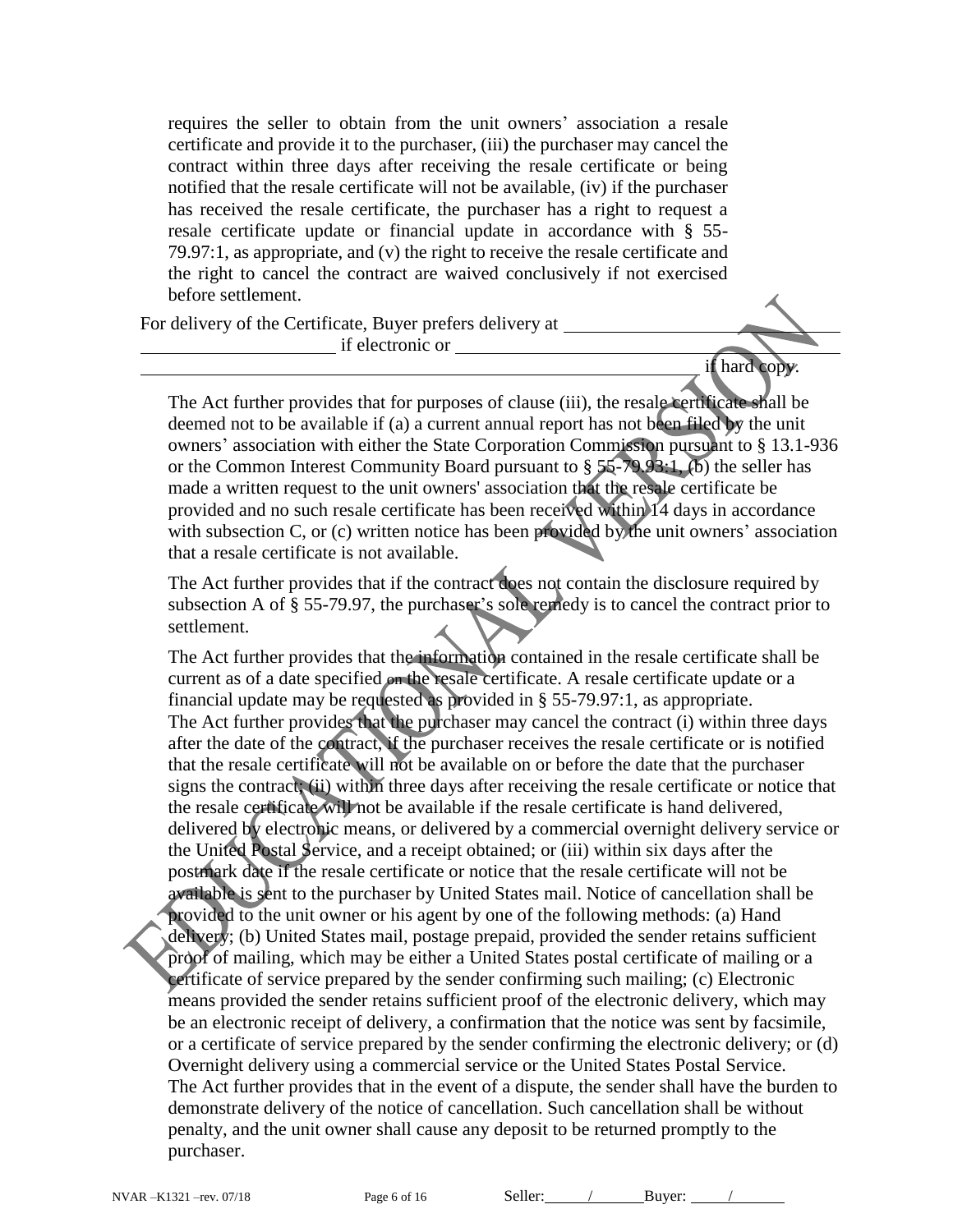The Act further provides that failure to receive a resale certificate shall not excuse any failure to comply with the provisions of the condominium instruments, articles of incorporation, or rules or regulations.

**10. PROPERTY MAINTENANCE AND CONDITION** Except as otherwise specified herein, Seller will deliver Property free and clear of trash and debris, broom clean and in substantially the same physical condition to be determined as of  $\Box$  Date of Offer **OR**  $\Box$  Date of home inspection  $\overrightarrow{OR} \Box$  Other: . Seller will have all utilities in service through Settlement or as otherwise agreed. Buyer and Seller will not hold the Broker liable for any breach of this Paragraph.

Buyer acknowledges, subject to Seller acceptance, that this Contract may be contingent upon home inspection(s) and/or other inspections to ascertain the physical condition of Property. If Buyer desires one or more inspection contingencies, such contingencies must be included in an addendum to this Contract.

- $\Box$  This Contract is contingent upon home inspection(s) and/or other inspections. (Addendum attached) **OR**
- $\square$  Buyer waives the opportunity to make this Contract contingent upon home inspection(s).

Buyer acknowledges that except as otherwise specified in this Contract, Property, including electrical, plumbing, existing appliances, heating, air conditioning, equipment and fixtures shall convey in its AS-IS condition as of the date specified above.

**11. ACCESS TO PROPERTY** Seller will provide Broker, Buyer, inspectors representing Buyer, and representatives of lending institutions for Appraisal purposes reasonable access to Property to comply with this Contract. In addition, Buyer and/or Buyer's representative will have the right to make walk-through inspection(s) within seven (7) days prior to Settlement and/or occupancy, unless otherwise agreed to by Buyer and Seller.

# **12. UTILITIES WATER, SEWAGE, HEATING AND CENTRAL AIR CONDITIONING** (Check all that apply)

| Water Supply:                                                                                 |  | $\Box$ Public $\Box$ Private Well            |  |     |  |       | $\Box$ Community Well                                 |                                                                                                                  |              |
|-----------------------------------------------------------------------------------------------|--|----------------------------------------------|--|-----|--|-------|-------------------------------------------------------|------------------------------------------------------------------------------------------------------------------|--------------|
| Hot Water:                                                                                    |  | $\Box$ Oil                                   |  | Gas |  | Elec. | $\Box$ Other                                          |                                                                                                                  |              |
| Air Conditioning                                                                              |  | $\text{Oil}\setminus V\Box$ Gas $\Box$ Elec. |  |     |  |       | $\Box$ Heat Pump                                      | $\Box$ Other                                                                                                     | Zones        |
| Heating:                                                                                      |  | OiV                                          |  |     |  |       | $\Box$ Gas $\Box$ Elec. $\Box$ Heat Pump $\Box$ Other |                                                                                                                  | $\Box$ Zones |
|                                                                                               |  |                                              |  |     |  |       |                                                       | Sewage Disposal: $\Box$ Public $\Box$ Septic for # BR____OCommunity Septic $\Box$ Alternative Septic for # BR:__ |              |
| Septic Waiver Disclosure provided by Seller (if applicable) per VA Code § 32.1-164.1:1. State |  |                                              |  |     |  |       |                                                       |                                                                                                                  |              |
| Board of Health septic system waivers are not transferable.                                   |  |                                              |  |     |  |       |                                                       |                                                                                                                  |              |

**13. PERSONAL PROPERTY AND FIXTURES** Property includes the following personal property and fixtures, if existing: built-in heating and central air conditioning equipment, plumbing and lighting fixtures, sump pump, attic and exhaust fans, storm windows, storm doors, screens, installed wall-to-wall carpeting, window shades, blinds, window treatment hardware, smoke and heat detectors, antennas, exterior trees, and shrubs. Unless otherwise agreed to in writing, all surface or wall mounted electronic components/devices **DO NOT** convey; however, all related mounts, brackets and hardware **DO** convey. If more than one of an item convey, the number of items is noted.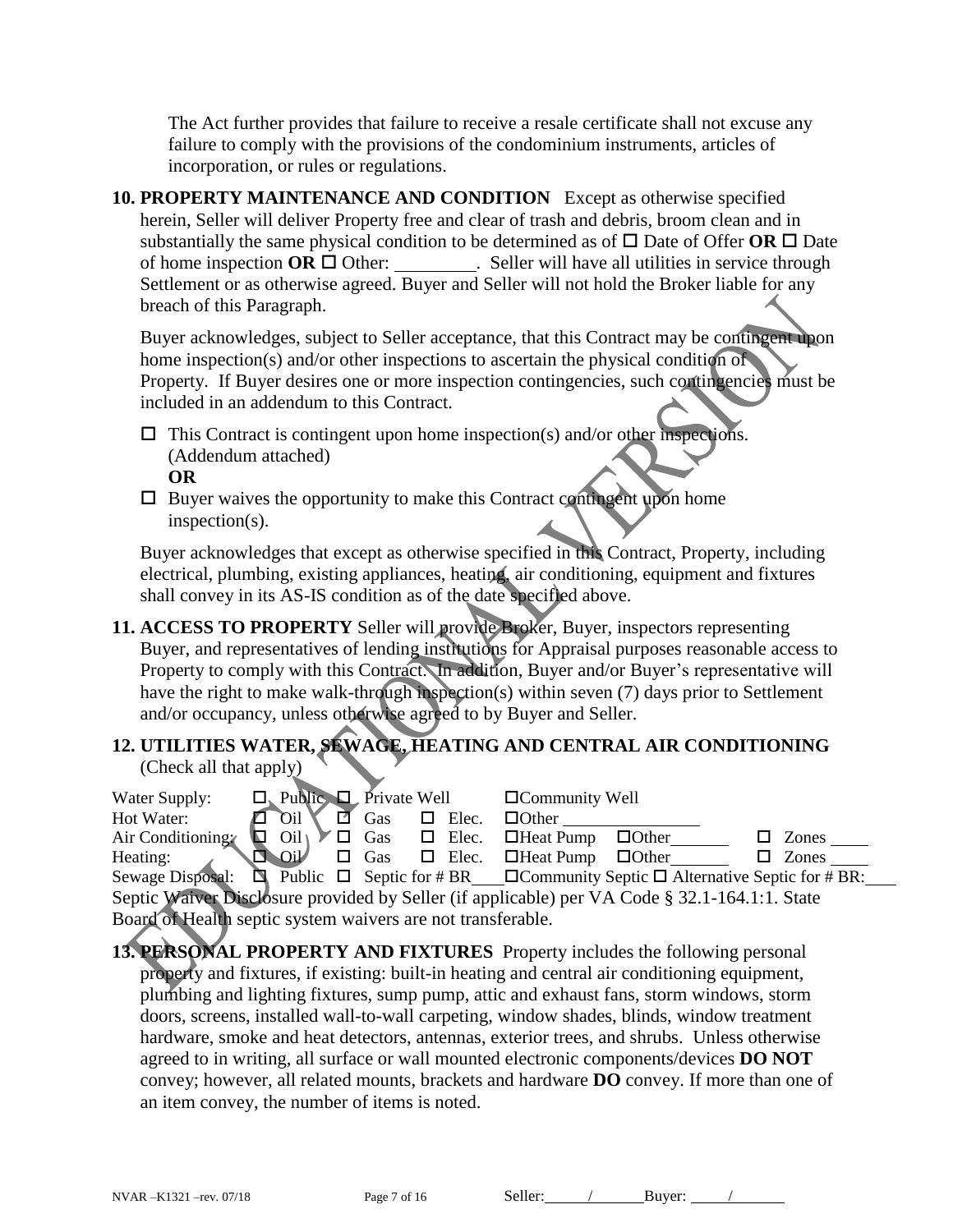| Yes No #    | Items                     | Yes No #     | Items                         | Yes No #           | Items                         |
|-------------|---------------------------|--------------|-------------------------------|--------------------|-------------------------------|
| $\Box$<br>П | Alarm System              | $\mathbf{L}$ | Freezer                       | П                  | <b>Satellite Dish</b>         |
| □           | <b>Built-in Microwave</b> |              | <b>Furnace Humidifier</b>     | □<br>ப             | Storage Shed                  |
| □           | Ceiling Fan               |              | Garage Opener                 | □                  | <b>Stove or Range</b>         |
| □           | <b>Central Vacuum</b>     |              | w/ remote                     | $\mathbf{L}$<br>LΙ | <b>Trash Compactor</b>        |
| □           | <b>Clothes Dryer</b>      |              | Gas Log                       |                    | <b>Wall Oven</b>              |
| П           | <b>Clothes Washer</b>     |              | Hot Tub, Equip & Cover $\Box$ | $\Box$             | <b>Water Treatment System</b> |
| □           | Cooktop                   |              | Intercom                      |                    | Window A/C Unit               |
| □           | Dishwasher                | ப            | Playground Equipment          |                    | Window Fan                    |
| ப           | Disposer                  | $\mathsf{L}$ | Pool, Equip, & Cover          |                    | <b>Window Treatments</b>      |
| П           | Electronic Air Filter     | П            | Refrigerator                  |                    | <b>Wood Stove</b>             |
| □           | Fireplace Screen/Door     |              | w/ice maker                   |                    |                               |
|             | <b>OTHER</b>              |              |                               |                    |                               |
|             |                           |              |                               |                    |                               |

**The items marked YES below are currently installed or offered.** 

**FUEL TANKS**  $\Box$  Fuel Tank(s) Leased  $\#$   $\Box$  Fuel Tank(s) Owned (Fuel Tank(s), if owned, convey)  $\#$  \_\_\_\_. Unless otherwise agreed to in writing, any heating or cooking fuels remaining in supply tank(s) at Settlement will become the property of Buyer.

LEASED ITEMS Any leased items, systems or service contracts (including, but not limited to, fuel tanks, water treatment systems, lawn contracts, security system monitoring, and satellite contracts) **DO NOT** convey absent an express written agreement by Buyer and Seller. The following is a list of the leased items within Property:

- **14. FIRPTA – WITHHOLDING TAXES FOR FOREIGN SELLER** Seller is a US citizen or a Lawful Permanent Resident as defined by the Immigration and Nationality Act (Green Card Holder).  $\Box$  Yes OR  $\Box$  No. (If No, FIRPTA Addendum Attached)
- **15. FINANCING APPLICATION** If this Contract is contingent on financing, Buyer will make written application for the Specified Financing and any lender required property insurance no later than seven (7) days after Date of Ratification. Buyer grants permission for Cooperating Brokerage and the lender to disclose to Listing Brokerage and Seller general information available about the progress of the loan application and loan approval process. If Buyer fails to settle, except due to any Default by Seller, then the provisions of the DEFAULT paragraph shall apply. Seller agrees to comply with reasonable lender requirements, except as otherwise provided in the LENDER REQUIRED REPAIRS paragraph of the applicable financing contingency addendum.

# **16. ALTERNATIVE FINANCING**

Alternative Financing means any change to the financing terms provided in the PRICE AND SPECIFIED FINANCING paragraph, including but not limited to Down Payment amount, financing, including amount financed, loan type (i.e., Conventional, FHA, VA, or Other), term of any loan, interest rate, or loan program (i.e., assumption, fixed or adjustable rate).

Buyer may substitute Alternative Financing for the Specified Financing. If Buyer wishes to retain the protection of a financing contingency, Buyer shall execute a new financing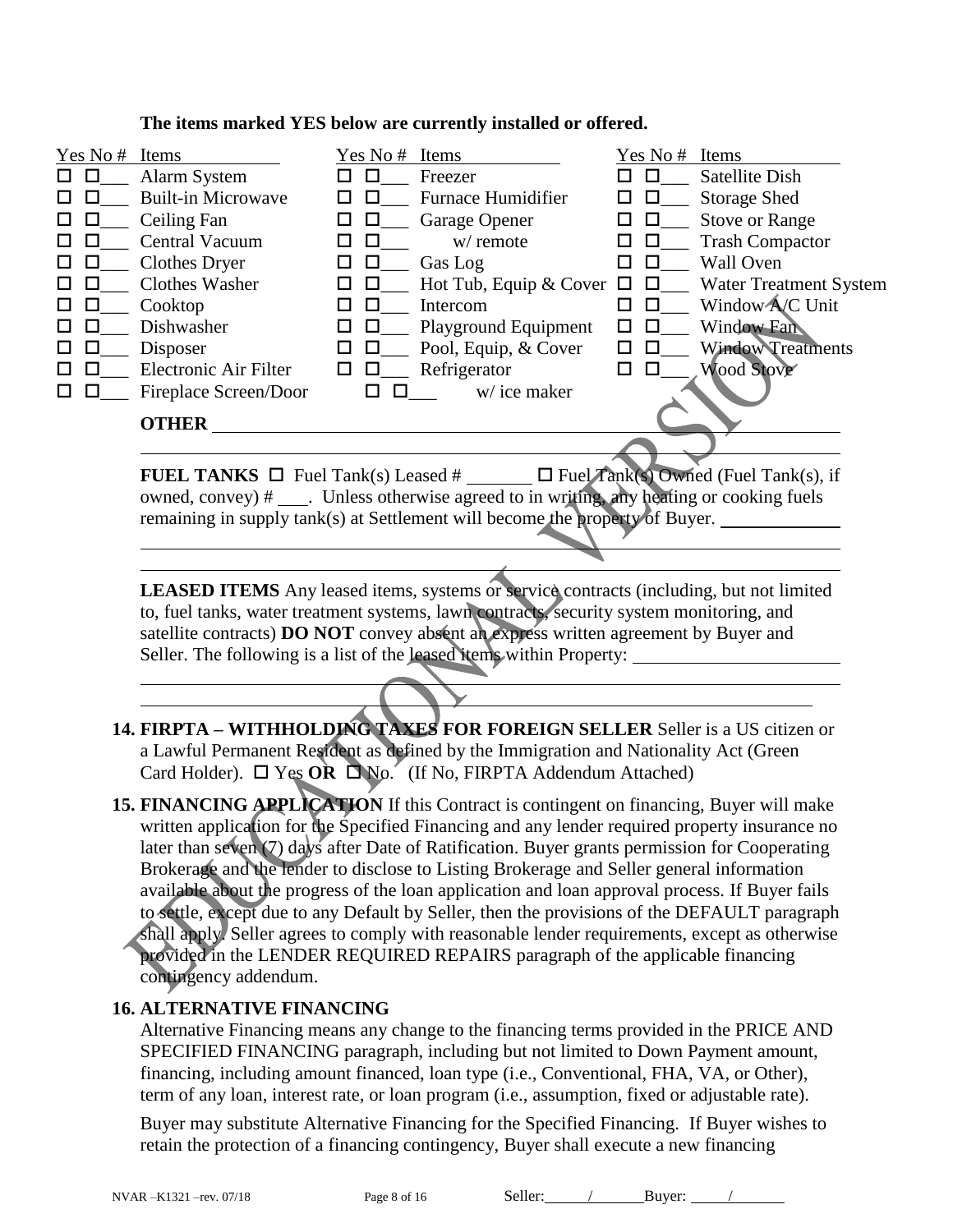addendum (if applicable) and obtain Seller's written consent. Should Buyer pursue Alternative Financing without Seller's written consent, Buyer shall waive the protection of any financing contingency.

Buyer may substitute an alternative lender for Specified Financing provided: (a) there is no additional expense to Seller; (b) Settlement Date is not delayed; and (c) if Buyer fails to settle, except due to any Default by Seller, then the provisions of the DEFAULT paragraph shall apply.

- **17. BUYER'S REPRESENTATIONS** Buyer  $\Box$  will OR  $\Box$  will not occupy Property as Buyer's principal residence. **Unless specified in a written contingency, neither this Contract nor the financing is dependent or contingent on the sale and settlement or lease of other real property.** The Cooperating Brokerage  $\Box$  is **OR**  $\Box$  is not authorized to disclose to Listing Brokerage, Seller, and any lender the appropriate financial or credit information provided to Cooperating Brokerage by Buyer. Buyer acknowledges that Seller is relying upon all of Buyer's representations, including without limitation, the accuracy of financial or credit information given to Seller, Broker, or the lender by Buyer.
- **18. SMOKE DETECTORS** Seller shall deliver Property with smoke detectors installed and functioning in accordance with the laws and regulations of Virginia.
- **19. TARGET LEAD-BASED PAINT HOUSING** Seller represents that any residential dwellings at Property  $\Box$  were **OR**  $\Box$  were not constructed before 1978. If the dwellings were constructed before 1978, then, unless exempt under 42 U.S.C. 4852d, Property is considered "target housing" under the statute and a copy of the "Sale: Disclosure and Acknowledgment of Information on Lead-Based Paint and/or Lead-Based Paint Hazards" has been attached and made a part of the Contract as required by law. Buyer  $\Box$  does OR  $\Box$  does not waive the right to a risk assessment or inspection of Property for the presence of leadbased paint and/or lead-based paint hazards. If not, a copy of the Sales Contract Addendum for Lead-Based Paint Testing is attached to establish the conditions for a lead-based paint risk assessment or inspections.
- **20. WOOD-DESTROYING INSECTIONSPECTION** □ NONE □ Buyer at Buyer's expense **OR**  $\Box$  Seller at Seller's expense will furnish a written report from a pest control firm dated not more than 90 days prior to Settlement showing that all dwelling(s) and/or garage(s) within Property (excluding fences or shrubs not abutting garage(s) or dwelling(s)) are free of visible evidence of live wood-destroying insects, and free from visible damage. Any treatment and repairs for damage identified in the inspection report will be made at Seller's expense and Seller will provide written evidence of such treatment and/or repair prior to date of Settlement which shall satisfy the requirements of this Paragraph.
- **21. DAMAGE OR LOSS** The risk of damage or loss to Property by fire, act of God, or other casualty remains with Seller until the execution and delivery of the deed of conveyance to Buyer at Settlement.
- **22. TITLE** The title report and survey, if required, will be ordered promptly and, if not available on the Settlement Date, then Settlement may be delayed for up to 10 business days to obtain the title report and survey after which this Contract, at the option of Seller, may be terminated and the Deposit refunded in full to Buyer according to the terms of the DEPOSIT paragraph. Fee simple title to Property, and everything that conveys with it, will be sold free of liens except for any loans assumed by Buyer.

Seller will convey title which is good, marketable, and insurable by a licensed title insurance

NVAR – K1321 – rev. 07/18 Page 9 of 16 Seller: / Buyer: / / Buyer: /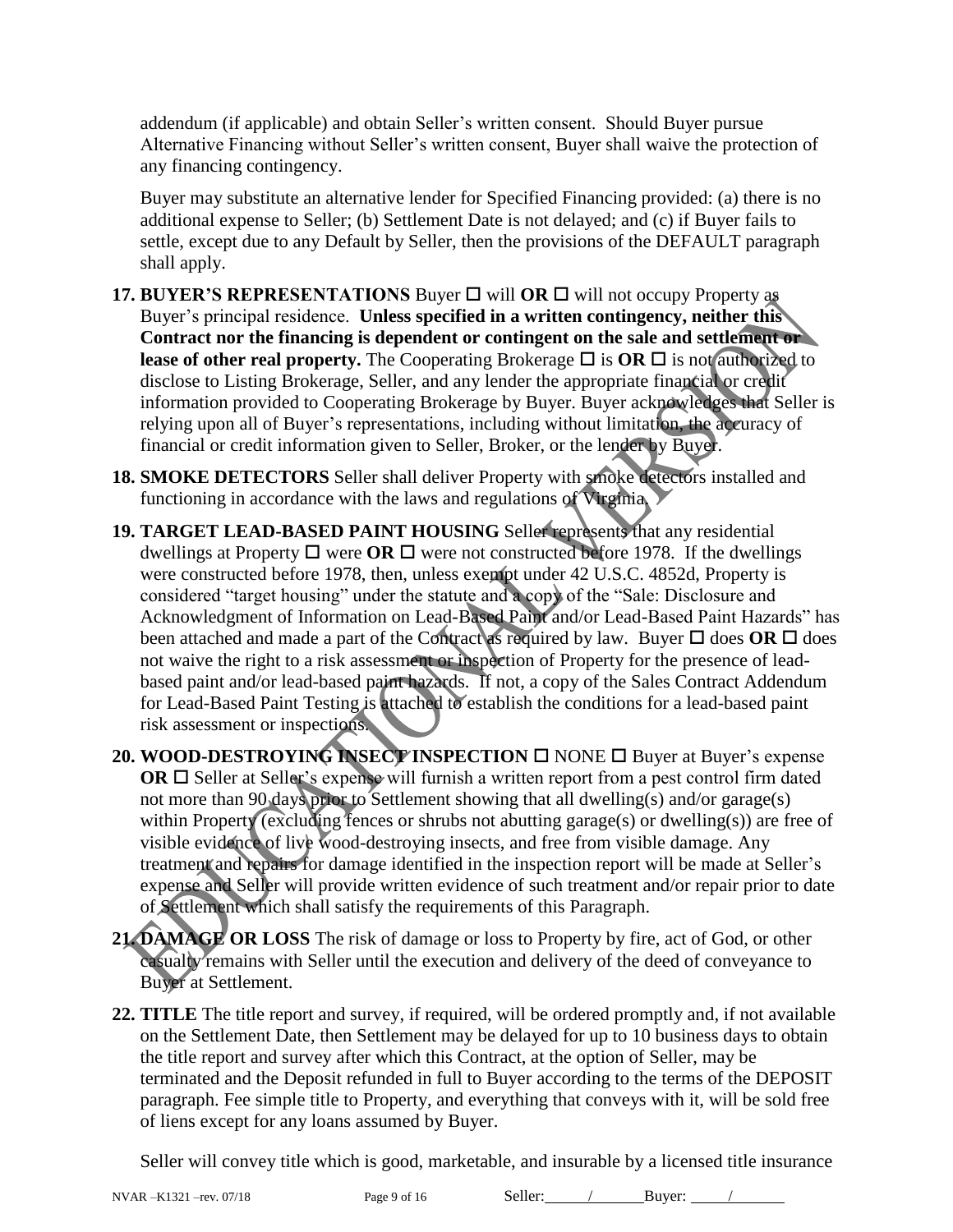company with no additional risk premium. In case action is required to perfect the title, such action must be taken promptly by Seller at Seller's expense. Title may be subject to commonly acceptable easements, covenants, conditions and restrictions of record, if any, as of Settlement Date. If title is not good and marketable, and insurable by a licensed title insurance company with no additional risk premium, on Settlement Date, Buyer may at Buyer's option either (a) declare the Contract void in writing, or (b) pursue all available legal and equitable remedies. Nothing herein shall prohibit the parties from mutually agreeing to extend Settlement Date under terms acceptable by both parties.

Seller will convey Property by general warranty deed with English covenants of title ("Deed").The manner of taking title may have significant legal and tax consequences. Buyer is advised to seek the appropriate professional advice concerning the manner of taking title.

Seller will sign such affidavits, lien waivers, tax certifications, and other documents as may be required by the lender, title insurance company, Settlement Agent, or government authority, and authorizes Settlement Agent to obtain pay-off or assumption information from any existing lenders. Unless otherwise agreed to in writing, Seller will pay any special assessments and will comply with all orders or notices of violations of any county or local authority, condominium unit owners' association, homeowners' or property owners' association or actions in any court on account thereof, against or affecting Property on Settlement Date. The Broker is hereby expressly released from all liability for damages by reason of any defect in the title.

- **23. NOTICE OF POSSIBLE FILING OF MECHANICS' LIEN** Code of Virginia Section 43-1 et seq. permits persons who have performed labor or furnished materials for the construction, removal, repair or improvement of any building or structure to file a lien against Property. This lien may be filed at any time after the work is commenced or the material is furnished, but not later than the earlier of (i) 90 Days from the last day of the month in which the lienor last performed work or furnished materials; or (ii) 90 Days from the time the construction, removal, repair or improvement is terminated. AN EFFECTIVE LIEN FOR WORK PERFORMED PRIOR TO THE DATE OF SETTLEMENT MAY BE FILED AFTER SETTLEMENT. LEGAL COUNSEL SHOULD BE CONSULTED.
- **24. POSSESSION DATE** Unless otherwise agreed to in writing between Seller and Buyer, Seller shall give possession of Property at Settlement, including delivery of keys, key fobs, codes and digital keys, if any. If Seller fails to do so and occupies Property beyond Settlement, Seller will be a tenant at sufferance of Buyer and hereby expressly waives all notice to quit as provided by law. Buyer will have the right to proceed by any legal means available to obtain possession of Property. Seller will pay any damages and costs incurred by Buyer including reasonable attorneys' fees.
- **25. FEES** Fees for the preparation of the Deed, that portion of Settlement Agent's fee billed to Seller, costs of releasing existing encumbrances, Seller's legal fees and any other proper charges assessed to Seller will be paid by Seller. Fees for the title exam (except as otherwise provided), survey, recording (including those for any purchase money trusts) and that portion of Settlement Agent's fee billed to Buyer, Buyer's legal fees and any other proper charges assessed to Buyer will be paid by Buyer. Fees to be charged will be reasonable and customary for the jurisdiction in which Property is located. Grantor's tax and Regional Congestion Relief Fee (for Alexandria City, Arlington, Fairfax, Loudoun and Prince William Counties and all cities contained within) shall be paid by Seller. Buyer shall pay recording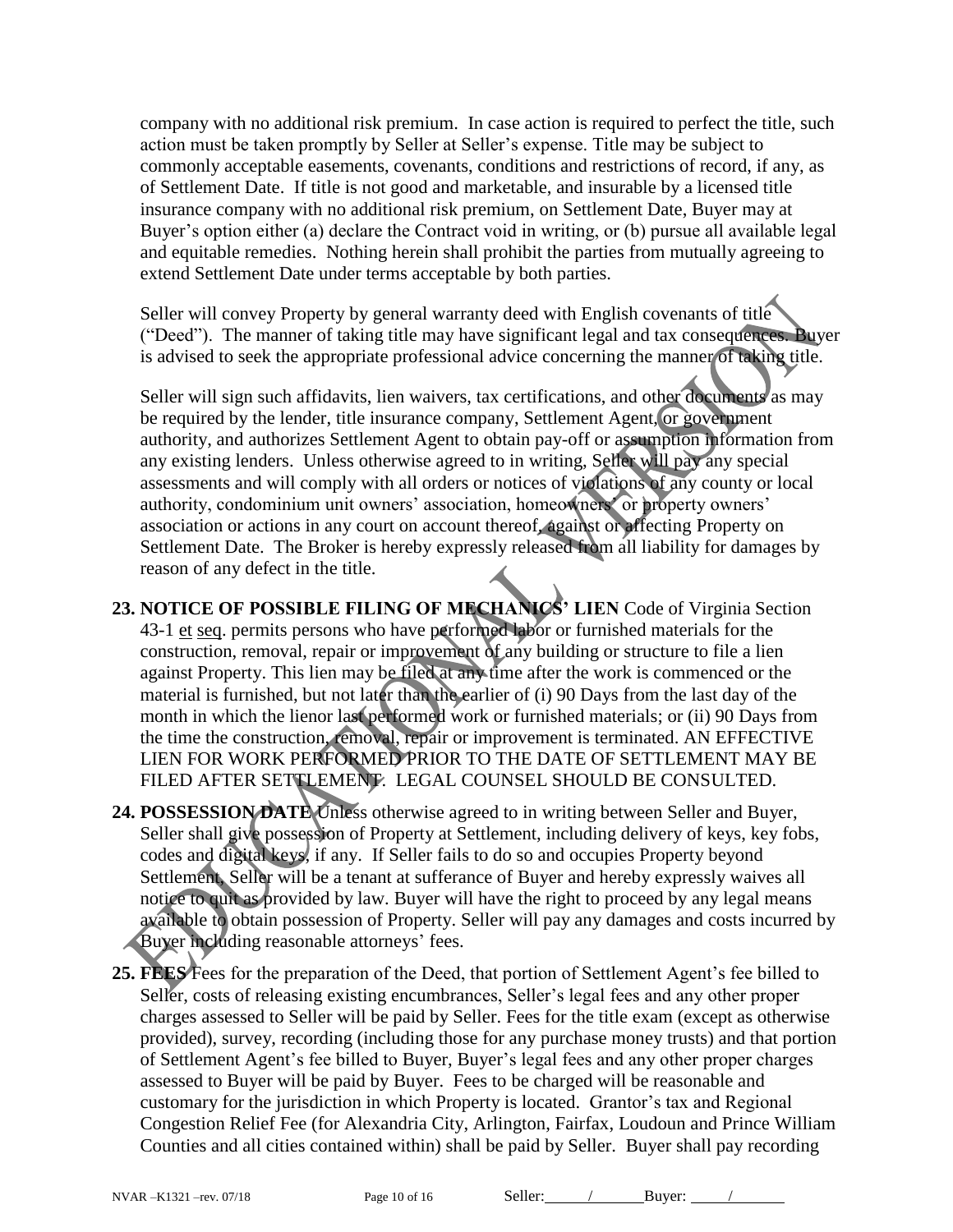charges for the Deed and any purchase money trusts.

- **26. BROKER'S FEE** Seller irrevocably instructs Settlement Agent to pay Broker compensation ("Broker's Fee") at Settlement as set forth in the listing agreement and to disburse the compensation offered by Listing Brokerage to Cooperating Brokerage in writing as of the Date of Offer, and the remaining amount of Broker's compensation to Listing Brokerage.
- **27**. **ADJUSTMENTS** Rents, taxes, water and sewer charges, condominium unit owners' association, homeowners' and/or property owners' association regular periodic assessments (if any) and any other operating charges, are to be adjusted to the Date of Settlement. Taxes, general and special, are to be adjusted according to the most recent property tax bill(s) for Property issued prior to Settlement Date, except that recorded assessments for improvements completed prior to Settlement, whether assessments have been levied or not, will be paid by Seller or allowance made at Settlement. If a loan is assumed, interest will be adjusted to the Settlement Date and Buyer will reimburse Seller for existing escrow accounts, if any.

#### **28. ATTORNEYS' FEES**

- **A.** If any Party breaches this Contract and a non-breaching Party retains legal counsel to enforce its rights hereunder, the non-breaching Party shall be entitled to recover against the breaching Party, in addition to any other damages recoverable against any breaching Party, all of its reasonable Legal Expenses incurred in enforcing its rights under this Contract, whether or not suit is filed, and in obtaining, enforcing and/or defending any judgment related thereto. Should any tribunal of competent jurisdiction determine that more than one party to the dispute has breached this Contract, then all such breaching Parties shall bear their own costs, unless the tribunal determines that one or more parties is a "Substantially Prevailing Party", in which case any such Substantially Prevailing Party shall be entitled to recover from any of the breaching parties, in addition to any other damages recoverable against any breaching Party, all of its reasonable Legal Expenses incurred in enforcing its rights under this Agreement, whether or not suit is filed, and in obtaining, enforcing and/or defending any judgment related thereto.
- **B.** In the event a dispute arises resulting in the Broker (as used in this paragraph to include any agent, licensee, or employee of the Broker) being made a party to any litigation by the Buyer or by the Seller, the Parties agree that the Party who brought the Broker into litigation shall indemnify the Broker for all of its reasonable Legal Expenses incurred, unless the litigation results in a judgment against the Broker.
- **29**. **PERFORMANCE** Delivery of the required funds and executed documents to the Settlement Agent will constitute sufficient tender of performance. Funds from this transaction at Settlement may be used to pay off any existing liens and encumbrances, including interest, as required by lender(s) or lienholders.
- **30. DEFAULT** If Buyer fails to complete Settlement for any reason other than Default by Seller, Buyer shall be in Default and, at the option of Seller, the Deposit may be forfeited to Seller as liquidated damages and not as a penalty. In such event, Buyer shall be relieved from further liability to Seller. If Seller does not elect to accept the Deposit as liquidated damages, the Deposit may not be the limit of Buyer's liability in the event of a Default. Buyer and Seller knowingly, freely and voluntarily waive any defense as to the validity of liquidated damages under this Contract, including Seller's option to elect liquidated damages or pursue actual damages, or that such liquidated damages are void as penalties or are not reasonably related to actual damages.

If the Deposit is forfeited, or if there is an award of damages by a court or a compromise

NVAR –K1321 –rev. 07/18 Page 11 of 16 Seller: / Buyer: /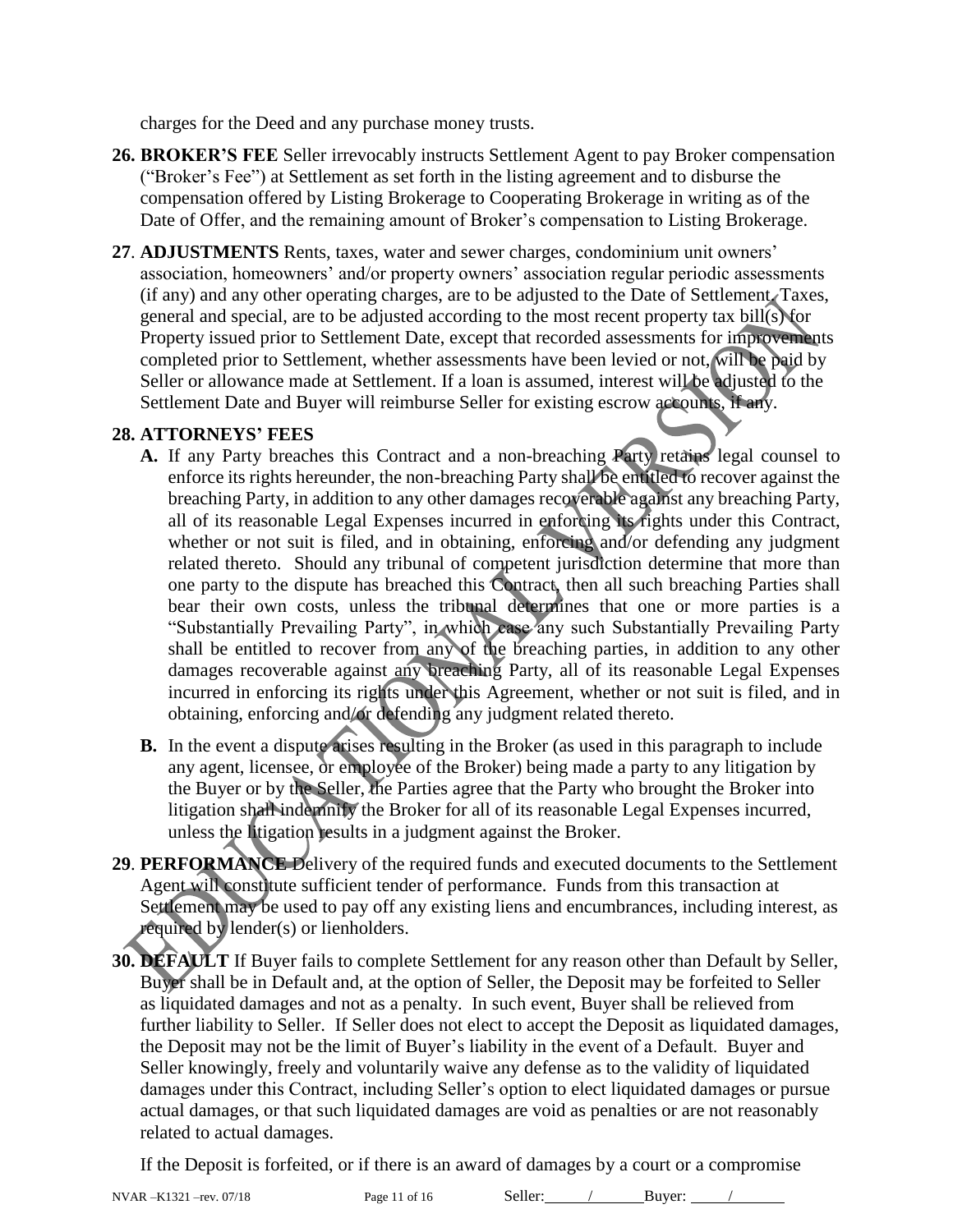agreement between Seller and Buyer, the Broker may accept, and Seller agrees to pay, the Broker one-half of the Deposit in lieu of Broker's Fee (provided Broker's share of any forfeited Deposit will not exceed the amount due under the listing agreement).

If Seller fails to perform or comply with any of the terms and conditions of this Contract or fails to complete Settlement for any reason other than Default by Buyer, Seller shall be in Default and Buyer will have the right to pursue all legal or equitable remedies, including specific performance and/or damages.

If either Seller or Buyer refuses to execute a release of Deposit ("Release") when requested to do so in writing and a court finds that such party should have executed the Release, the party who so refused to execute the Release will pay the expenses, including, without limitation, reasonable attorney's fees, incurred by the other party in the litigation. Seller and Buyer agree that no Escrow Agent will have any liability to any party on account of disbursement of the Deposit or on account of failure to disburse the Deposit, except only in the event of Escrow Agent's gross negligence or willful misconduct. The parties further agree that Escrow Agent will not be liable for the failure of any depository in which the Deposit is placed and that Seller and Buyer each will indemnify, defend and save harmless Escrow Agent from any loss or expense arising out of the holding, disbursement or failure to disburse the Deposit, except in the case of the Escrow Agent's gross negligence or willful misconduct.

If either Buyer or Seller is in Default, then in addition to all other damages, the defaulting party will immediately pay the costs incurred for the title examination, Appraisal, survey and the Broker's Fee in full.

- **31**. **OTHER DISCLOSURES Buyer and Seller should carefully read this Contract to be sure that the terms accurately express their respective understanding as to their intentions and agreements. Broker can counsel on real estate matters, but if legal advice is desired by either party, such party is advised to seek legal counsel. Buyer and Seller are further advised to seek appropriate professional advice concerning the condition of Property or tax and insurance matters.** The following provisions of this Paragraph disclose some matters which the parties may investigate further. These disclosures are not intended to create a contingency. Any contingency must be specified by adding appropriate terms to this Contract. The parties acknowledge the following disclosures:
	- **A. Property Condition** Various inspection services and home warranty insurance programs are available. Broker is not advising the parties as to certain other issues, including without limitation: water quality and quantity (including but not limited to, lead and other contaminants); sewer or septic; soil condition; flood hazard areas; possible restrictions of the use of Property due to restrictive covenants, zoning, subdivision, or environmental laws, easements or other documents; airport or aircraft noise; planned land use, roads or highways; and construction materials and/or hazardous materials, including but without limitation flame retardant treated plywood (FRT), radon, urea formaldehyde foam insulation (UFFI), mold, polybutylene pipes, synthetic stucco (EIFS), underground storage tanks, defective drywall, asbestos and lead-based paint. Information relating to these issues may be available from appropriate government authorities.
	- **B. Legal Requirements** All contracts for the sale of real property must be in writing to be enforceable. Upon ratification and Delivery, this Contract becomes a legally binding agreement. Any changes to this Contract must be made in writing for such changes to be enforceable.

NVAR –K1321 –rev. 07/18 Page 12 of 16 Seller: / Buyer: /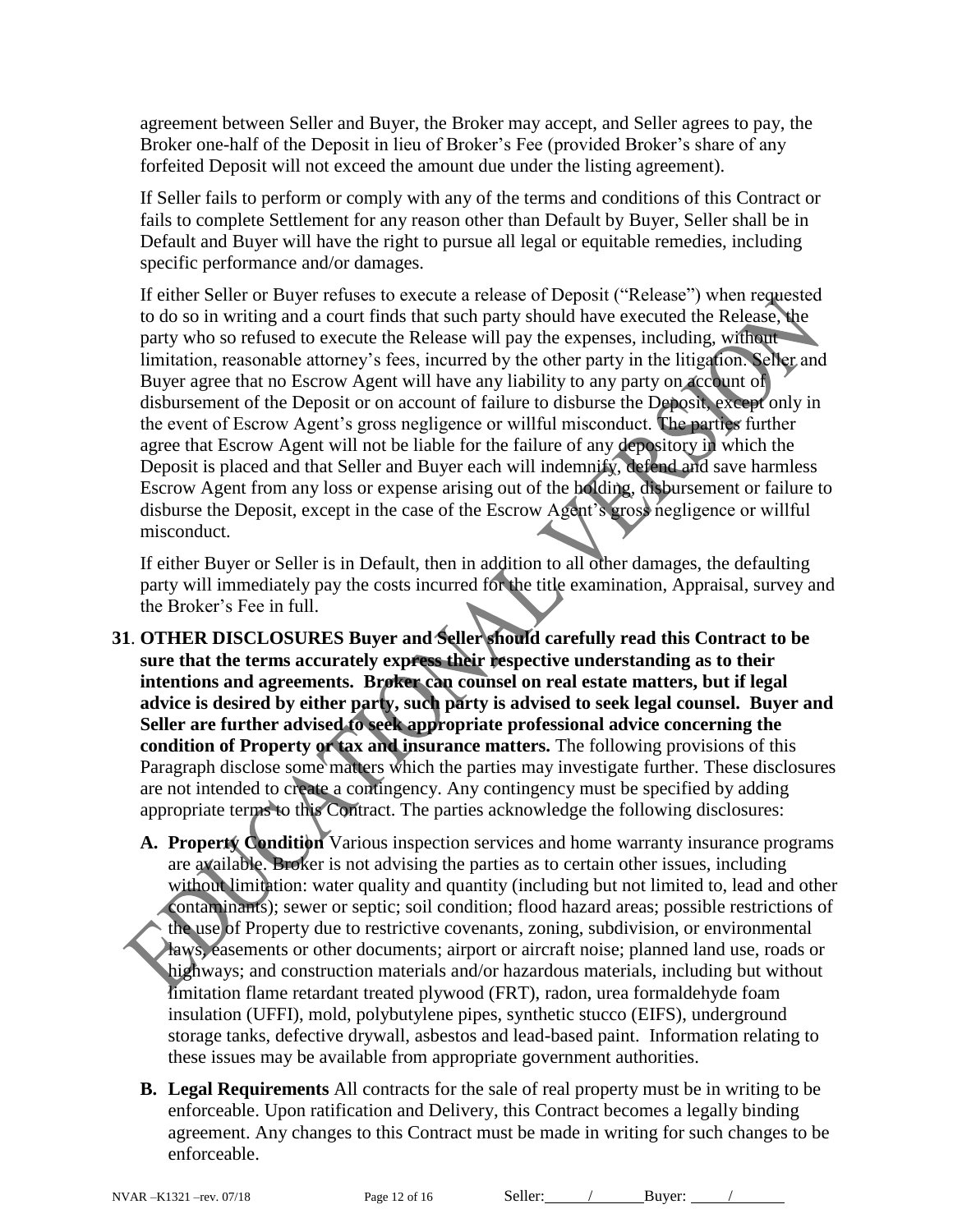- **C. Financing** Mortgage rates and associated charges vary with financial institutions and the marketplace. Buyer has the opportunity to select the lender and the right to negotiate terms and conditions of the financing subject to the terms of this Contract. The financing may require substantial lump sum (balloon) payments on the due dates. Buyer has not relied upon any representations regarding the future availability of mortgage money or interest rates for the refinancing of any such lump sum payments.
- **D. Broker** Buyer and Seller acknowledge that the Broker is being retained solely as a real estate agent and not as an attorney, tax advisor, lender, appraiser, surveyor, structural engineer, mold or air quality expert, home inspector, or other professional service provider. The Broker may from time to time engage in the general insurance, title insurance, mortgage loan, real estate settlement, home warranty and other real estaterelated businesses and services. Therefore, in addition to the Broker's Fee specified herein, the Broker may receive compensation related to other services provided in the course of this transaction pursuant to the terms of a separate agreement/disclosure.
- **E. Property Taxes** Your property tax bill could substantially increase following settlement. For more information on property taxes contact the appropriate taxing authority in the jurisdiction where Property is located.
- **F. Property Insurance** Obtaining property insurance is typically a requirement of the lender in order to secure financing. Insurance rates and availability are determined in part by the number and nature of claims and inquiries made on a property's policy as well as the number and nature of claims made by a prospective Buyer. Property insurance has become difficult to secure in some cases. Seller should consult an insurance professional regarding maintaining and/or terminating insurance coverage.
- **G. Title Insurance** Buyer may, at Buyer's expense, purchase owner's title insurance. Depending on the particular circumstances of the transaction, such insurance could include affirmative coverage against possible mechanics' and materialmen's liens for labor and materials performed prior to Settlement and which, though not recorded at the time of recordation of Buyer's deed, could be subsequently recorded and would adversely affect Buyer's title to Property. The coverage afforded by such title insurance would be governed by the terms and conditions thereof, and the premium for obtaining such title insurance coverage will be determined by its coverage.

Buyer may purchase title insurance at either "standard" or "enhanced" coverage rates. For purposes of owner's policy premium rate disclosure by Buyer's lender(s), if any, Buyer and Seller require that enhanced rates be quoted by Buyer's lender(s). Buyer understands that nothing herein obligates Buyer to obtain any owner's title insurance coverage at any time, including at Settlement, and that the availability of enhanced coverage is subject to underwriting criteria of the title insurer.

**32. ASSIGNABILITY** This Contract may not be assigned without the written consent of Buyer and Seller. If Buyer and Seller agree in writing to an assignment of this Contract, the original parties to this Contract remain obligated hereunder until Settlement.

# **33**. **DEFINITIONS**

- **A.** "Date of Ratification" means the date of Delivery of the final acceptance in writing by Buyer and Seller of all the terms of this Contract to Buyer and Seller (not the date of the expiration or removal of any contingencies).
- **B.** "Appraisal" means a written appraised valuation of Property.
- **C.** "Day(s)" or "day(s)" means calendar day(s) unless otherwise specified in this Contract.

NVAR –K1321 –rev. 07/18 Page 13 of 16 Seller: / Buyer: /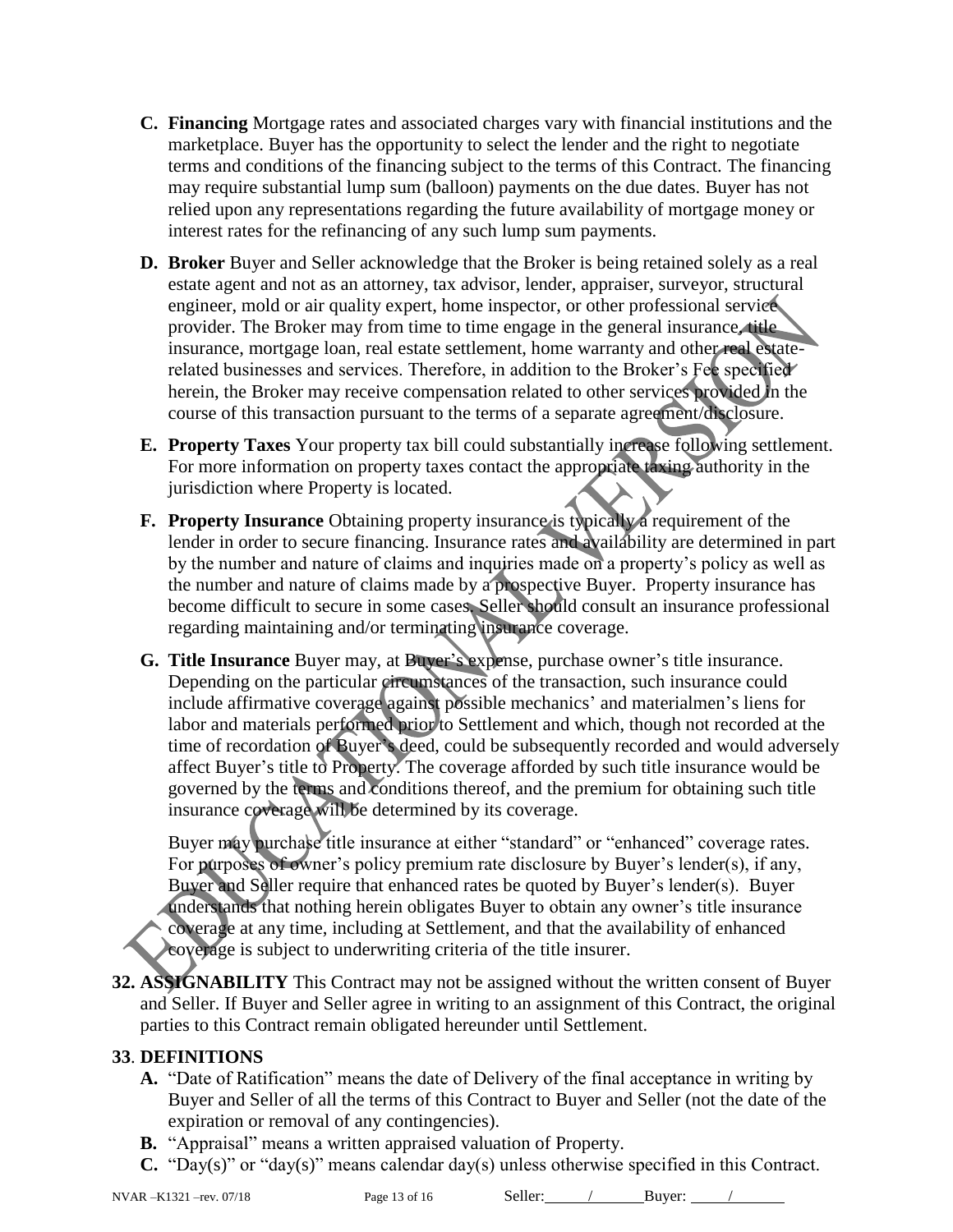- **D.** All reference to time of day shall refer to the time of day in the Eastern Time Zone of the United States.
- **E.** For the purpose of computing time periods, the first Day will be the Day following Delivery and the time period will end at 9 p.m. on the Day specified.
- **F.** For "Delivery" see DELIVERY paragraph.
- **G.** For "Specified Financing" see PRICE AND SPECIFIED FINANCING paragraph.
- **H.** The masculine includes the feminine and the singular includes the plural.
- **I.** For "Possession Date" see POSSESSION DATE paragraph.
- **J.** "Legal Expenses" means attorney fees, court costs, and litigation expenses, if any, including, but not limited to, expert witness fees and court reporter fees.
- **K.** "Notices" ("Notice", "notice", or "notify") means a unilateral communication from one party to another. All Notices required under this Contract will be in writing and will be effective as of Delivery. Written acknowledgment of receipt of Notice is a courtesy but is not a requirement.
- L. "Buyer" and "Purchaser" may be used interchangeably in this Contract and any accompanying addenda or notices.
- **34**. **MISCELLANEOUS** This Contract may be signed in one or more counterparts, each of which is deemed to be an original, and all of which together constitute one and the same instrument. Documents obtained via facsimile machines will also be considered as originals. Typewritten or handwritten provisions included in this Contract will control all pre-printed provisions that are in conflict.
- **35. VOID CONTRACT** If this Contract becomes void and of no further force and effect, without Default by either party, both parties will immediately execute a release directing that the Deposit be refunded in full to Buyer according to the terms of the DEPOSIT paragraph.

# **36. HOME WARRANTY**   $\Box$  Yes **OR**  $\Box$  No

Home Warranty Policy selected by  $\Box$  Buyer or  $\Box$  Seller and paid for and provided at Settlement by:  $\Box$  Buyer or  $\Box$  Seller. Cost not to exceed \$  $\Box$  Warranty provider to be ...

**37**. **TIME IS OF THE ESSENCE** Time is of the essence means that the dates and time frames agreed to by the parties must be met. Failure to meet stated dates or time frames will result in waiver of contractual rights or will be a Default under the terms of the Contract.

If this Contract is contingent on financing, and the contingency has not been removed or satisfied, any delay of the Settlement Date necessary to comply with Buyer's lender's obligations pursuant to the RESPA-TILA Integrated Disclosure rule, is not a Default by Buyer; but, Seller may declare the Contract void in writing. Nothing herein shall prohibit the parties from mutually agreeing in writing to extend Settlement Date under terms acceptable by both parties.

**38. ARBITRATION** Nothing in this Contract shall preclude arbitration under the Code of Ethics and Standards of Practice of the National Association of REALTORS**®**.

# **39. REAL ESTATE LICENSED PARTIES** The parties acknowledge that

is an  $\Box$  active **OR**  $\Box$  inactive licensed real estate agent in  $\Box$  Virginia and/or  $\Box$  Other and is either the  $\Box$  Buyer **OR**  $\Box$  Seller **OR**  $\Box$  is related to one of the parties in this transaction.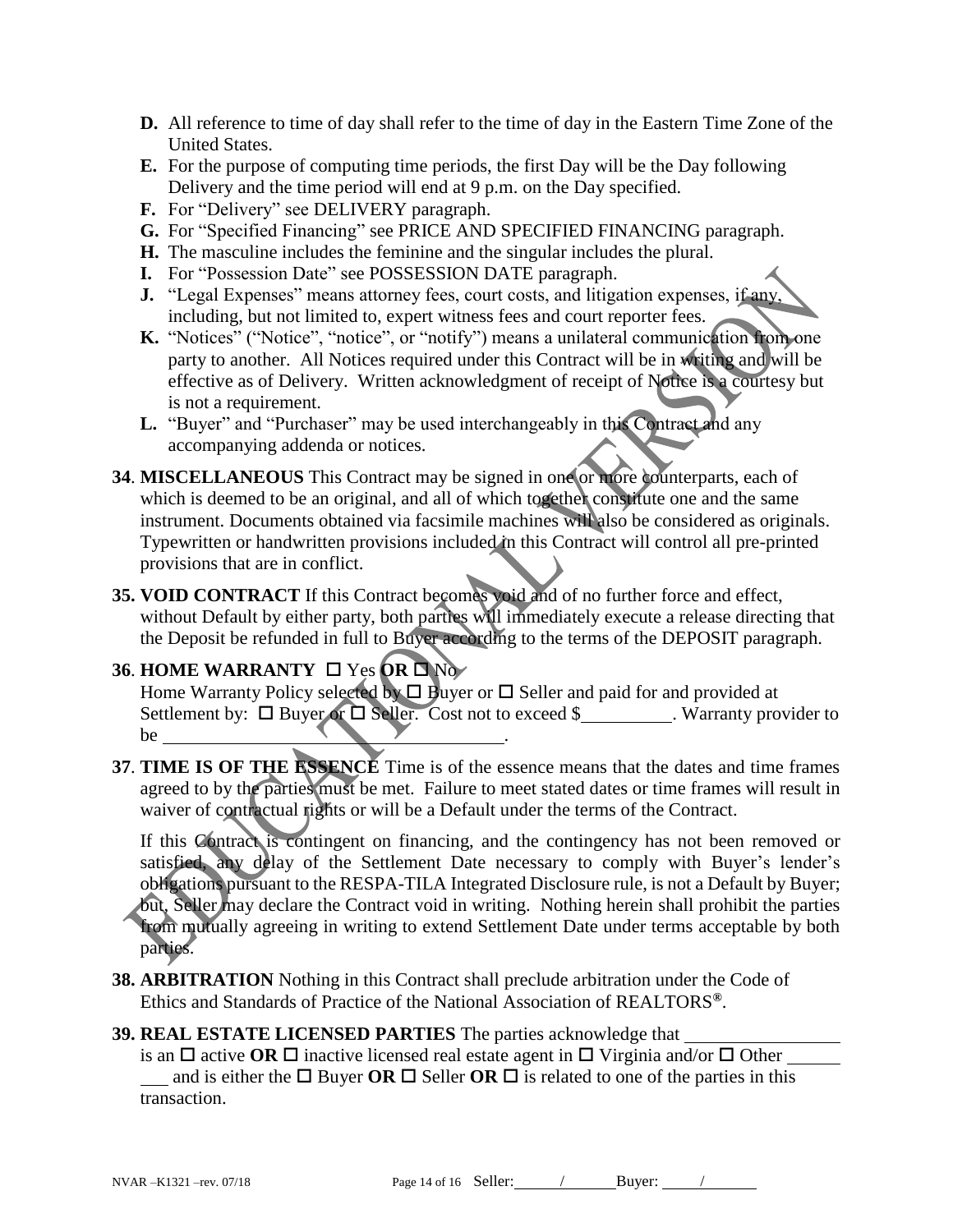- **40. ENTIRE AGREEMENT** This Contract will be binding upon the parties, and each of their respective heirs, executors, administrators, successors, and permitted assigns. The provisions not satisfied at Settlement will survive the delivery of the deed and will not be merged therein. This Contract, unless amended in writing, contains the final and entire agreement of the parties and the parties will not be bound by any terms, conditions, oral statements, warranties or representations not herein contained. The interpretation of this Contract will be governed by the laws of the Commonwealth of Virginia.
- **41. ADDITIONS** The following forms, if ratified and attached, are made a part of this Contract. (This list is not all inclusive of addenda that may need to be attached).
- $\Box$ Yes  $\Box$ No Home Inspection/Radon Testing Contingency
- The No Lead-Based Paint Inspection Contingency<br>
The Contingency and Clauses<br>
Tyes
- $\Box$  Yes  $\Box$  No Contingency and Clauses  $\Box$  Yes  $\Box$  No Private Well and/or Septic
- 
- □Yes □No Residential Property Disclosure □Yes □No Lead-Based Paint Disclosure
- Yes No FHA Home Inspection Notice Yes No VA/FHA/USDA Financing
- $\Box$ Yes  $\Box$ No Conventional Financing  $\Box$ Yes  $\Box$ NoOther (specify):
- $\Box$ Yes  $\Box$ No FIRPTA Addendum
- $\Box$ Yes  $\Box$ No Pre-Settlement Occupancy  $\Box$ Yes  $\Box$ No Post-Settlement Occupancy
	-
	- -
- **42. DISCLOSURE OF SALES PRICE TO APPRAISER** Listing Broker and Selling Broker are hereby authorized to release the Sales Price listed in PRICE AND SPECIFIED FINANCING Paragraph to any appraiser who contacts them to obtain the information.

| <b>43. OTHER TERMS</b> |                                        |           |
|------------------------|----------------------------------------|-----------|
|                        |                                        |           |
|                        |                                        |           |
|                        |                                        |           |
|                        |                                        |           |
|                        |                                        |           |
|                        | Date of Ratification (see DEFINITIONS) |           |
|                        |                                        |           |
| <b>SELLER:</b>         | <b>BUYER:</b>                          |           |
|                        |                                        |           |
| Signature<br>Date      | Date                                   | Signature |
|                        |                                        |           |
| Signature<br>Date      | Date                                   | Signature |
|                        |                                        |           |
| Signature<br>Date      | Date                                   | Signature |
|                        |                                        |           |
|                        |                                        |           |
| Signature<br>Date      | Date                                   | Signature |
|                        |                                        |           |